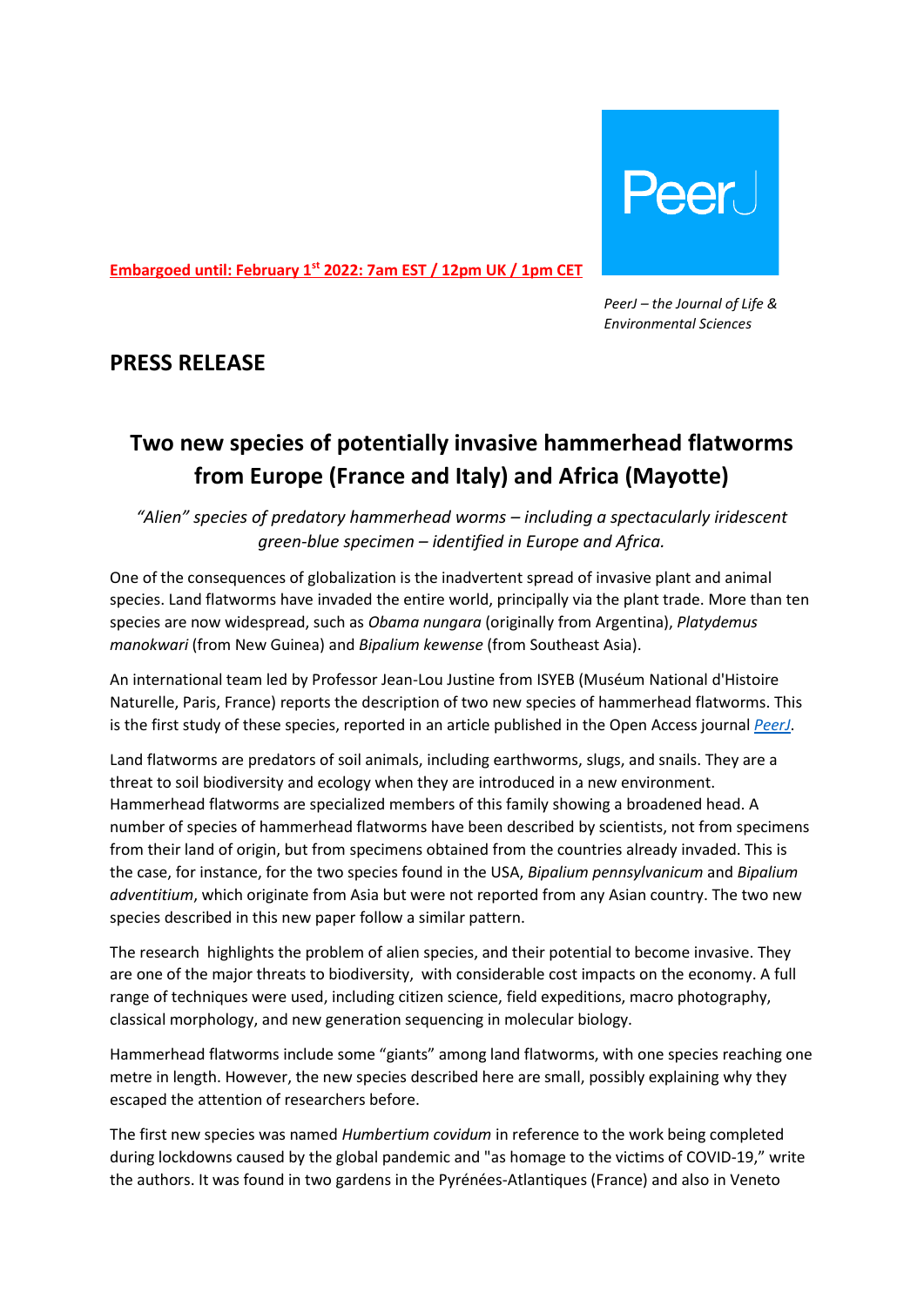(Italy). It is small (30 mm) and looks uniformly metallic black, an unusual color among hammerhead flatworms. Through genetic analyses of its intestinal contents, the researchers found that these flatworms consume small snails. The species' origin is probably Asia, and it is potentially invasive.

The second new species was named *Diversibipalium mayottensis* and was only found in Mayotte (a French island in the Mozambique Channel, Indian Ocean). The species is small (30 mm) and exhibits a spectacular green-blue iridescence over brown ground colour. Genetic analyses, including mitogenomes, showed that this species was the sister-group of all other hammerhead flatworms (subfamily Bipaliinae) and is thus of special interest for understanding the evolution of these worms. Its origin could be Madagascar, from where it would have been inadvertently brought to Mayotte by people at some time in the past.

Jean-Lou Justine said "Due to the pandemic, during the lockdowns most of us were home, with our laboratory closed. No field expeditions were possible. I convinced my colleagues to gather all the information we had about these flatworms, do the computer analyses, and finally write this very long paper. We decided to name one of the species "*covidum*", paying homage to the victims of the pandemic."

In addition to classical anatomical and morphological descriptions, the researchers used the characters of complete mitogenomes to characterize the new species. Mitochondrial genomes (or mitogenomes) with about 15,000 base pairs, provide a significant amount of information, especially details about their genes. The researchers, who had previously studied the mitogenomes in four species of land flatworms, describe here the complete mitogenomes of five species of hammerhead flatworms. Complete mitogenomes and other sequences generally used for phylogeny, such as those of Small and Large Subunit Ribosomal RNA (SSU and LSU), allowed the research team to propose the first molecular study of relationships within the hammerhead flatworms (subfamily Bipaliinae).



1. *Humbertium covidum*, live specimen from Italy. Photo by Pierre Gros – CC BY4.0.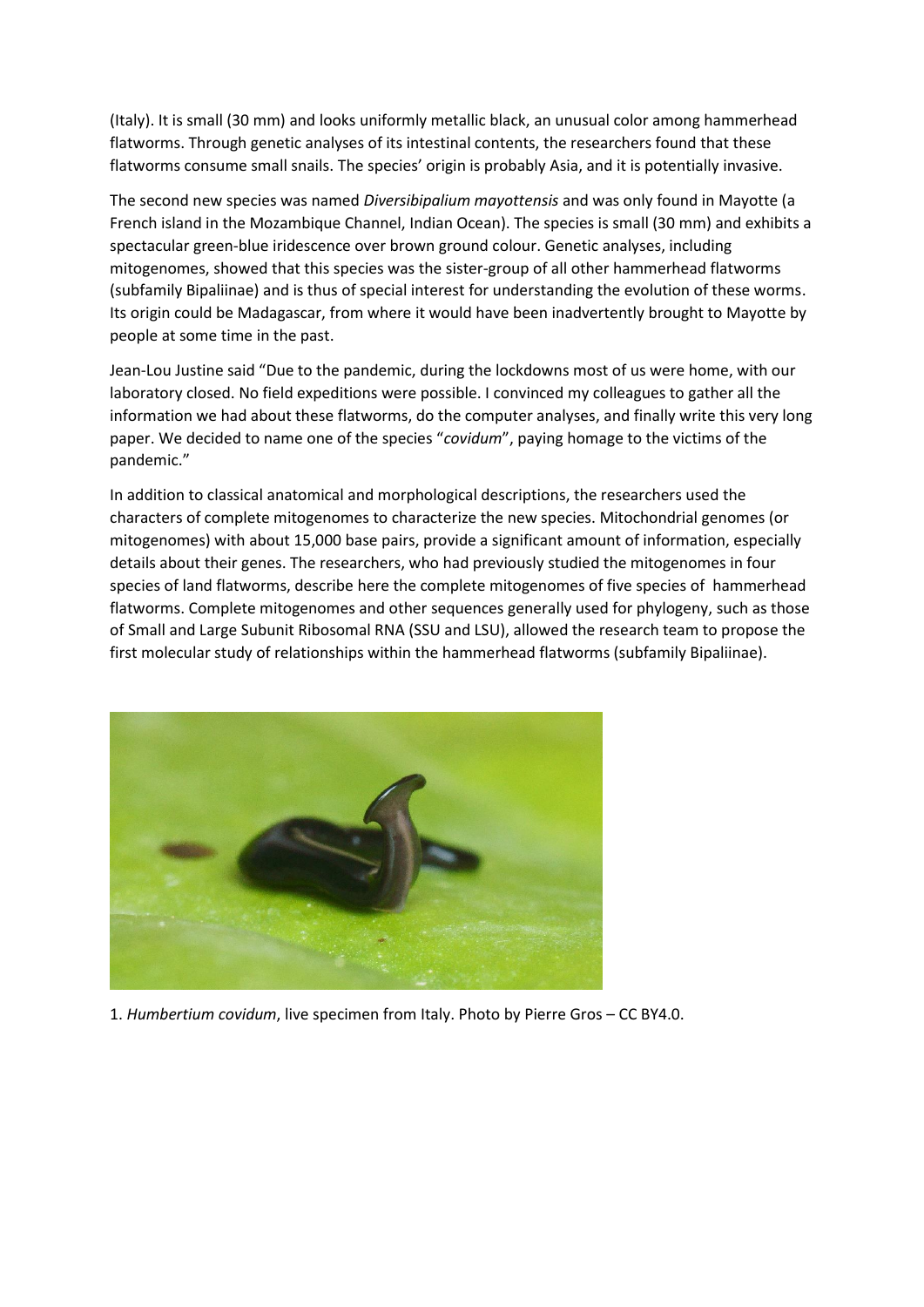





3. The mitogenome of *Diversibipalium mayottensis*. Image by Justine et al. – CC BY4.0.